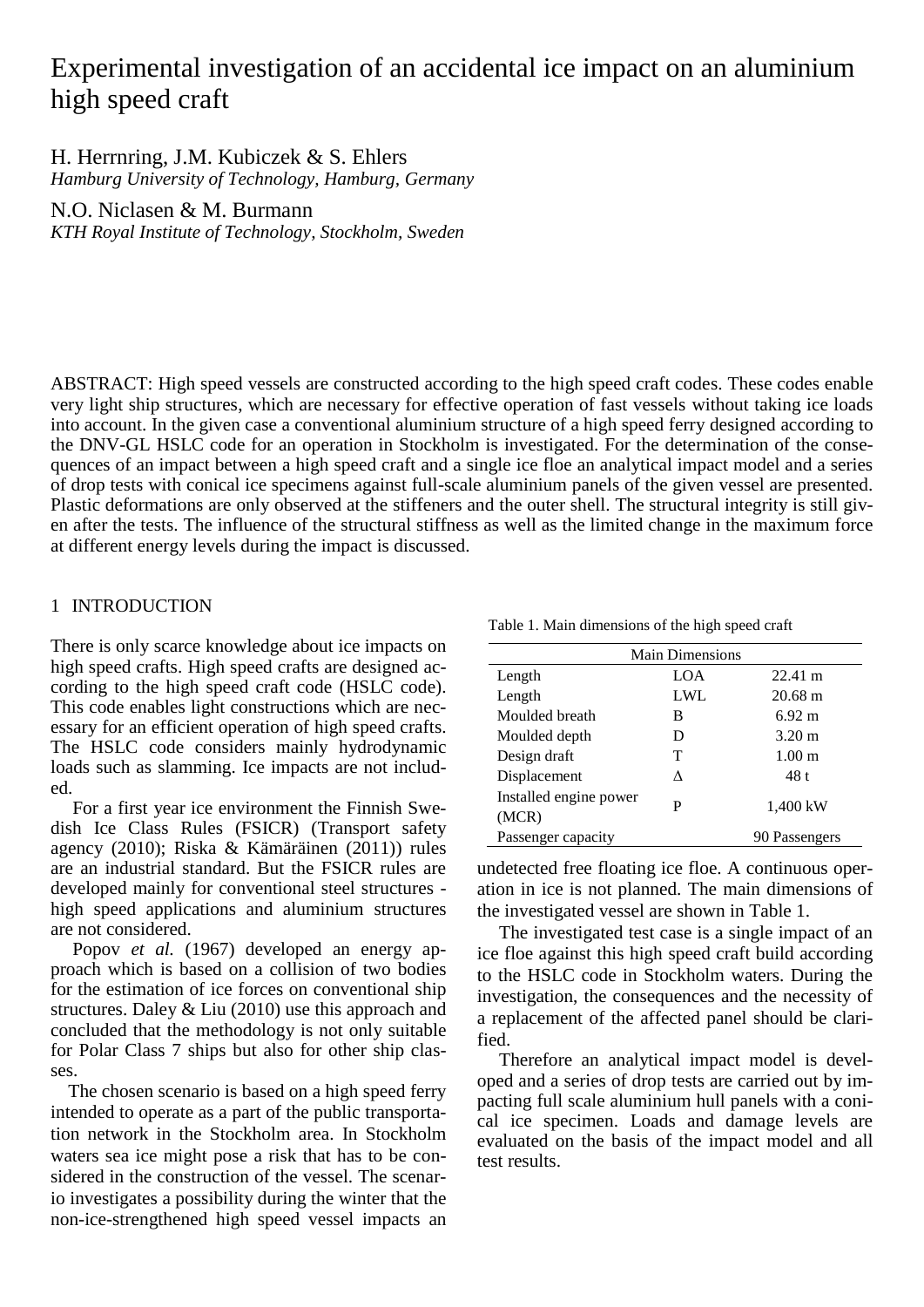The test panel is designed according to DNV-GL HSLC code (DNV GL AS (2015)). The given design loads, defined in the HSLC code, are meant to describe the hydrostatic pressure and slamming loads, using an equivalent uniformly distributed design pressure. The design pressures can be found in [Table](#page-1-0)  [2.](#page-1-0) The resulting aluminium test panel is presented in Figure 1.

Table 3 compares the result of the HSLC code to a corresponding structure which fulfils the FSICR 1C rules. The FSICR rules are adapted to the aluminium structure by adjusting the critical stresses. As a result, the plate thickness, following the FSICR, is three times larger and the required frame section modulus is almost thirteen times larger compared to the HSLC code. Hence a real ice class implies a higher ship mass which would reduce the efficiency of the vessel significantly.



Figure 1. Tested aluminium panel according to the HSLC-code

# 3 DEFINITION OF THE CHOSEN IMPACT SCENARIO

The impact scenario is characterized by the impact energy of the ice floe. The impact energy determines the maximum energy entry on the ship structure. A solution of the three following physical models is necessary to compute the impact energy:

- 1. An ice floe model for the determination of the ice floe size,
- 2. a hydrodynamic model for the approximation of the impact point and direction,
- 3. a mechanical model for the determination of the impact energy.

Loading

3.1 *The ice floe model*

To develop the ice loading scenario, the ice conditions in the Stockholm area are defined using an ice growth model, because temperature measurements are available for the area while reliable ice charts are not. The used ice growth model is given by Leppäranta (1993). To determine the maximum ice thickness in the area of operation, data from "Stockholm's temperature series 1756-2013" is used. This dataset provides daily mean air temperatures for the Stockholm area. A generalized extreme value distribution is fitted to the maximum ice thicknesses for each winter, calculated using the ice growth model. The temperature data has a cold bias when used for prediction of current and future temperatures due to a rise in average temperatures during the last centuries. This cold bias can be handled by using the newer data, but the accuracy of the extreme value predictions decreases with the number of data points. The time period 1962-2013 is chosen, as it is the shortest time interval that provides a good fit for the extreme value distribution, resulting in a total of 50 winters. The most likely maximum ice thickness for one winter in the Stockholm area is found through the mode of the fitted Generalized Extreme Value distribution. This results in a predicted maximum ice thickness  $H$  in the Stockholm area of 0.206 m. The ice growth model is expected to provide conservative results according to Leppäranta (1993).

The loading scenario is defined as the collision between the vessel in operating condition and a floating ice floe in calm water. The ice floe is idealized as a circular disk. The ice thickness is defined as the predicted ice thickness and the diameter is defined based on the expected breaking length.

The breaking length is defined according to Lindquist (1989). This approach provides reasonable results in an ice resistance model and the floe size is therefore likely to be representative for ice floes in a broken channel. The resulting breaking length  $L<sub>B</sub>$  of the ice floe is 1.79 m, calculated as one third of the characteristic length  $L_c$  according to Equation 1. Input values are the elasticity modulus of ice  $E$ , the ice thickness  $H$ , the Poisson number  $\mu$  of ice, the density of water  $\rho_w$  and the standard gravityg.

$$
L_{\rm B} = \frac{1}{3} L_c = \frac{1}{3} \sqrt[4]{\frac{EH^3}{12(1 - \mu^2)\rho_{\rm W}g}}
$$
(1)

The shape of the impacting ice floe is defined as a

| Table 3. Exemplary comparison of structures according to |  |
|----------------------------------------------------------|--|
| <b>HSLC</b> code and FSICR                               |  |

| ıber   | sure  | area                | load ( $p \times A$ ) |       |           |
|--------|-------|---------------------|-----------------------|-------|-----------|
|        | [kPa] | $\lceil m^2 \rceil$ | ſkN]                  |       | Н         |
| plate  | 48.1  | 0.167               | 8.02                  |       | design pr |
| fener  | 48.1  | 0.167               | 8.02                  |       | 'М        |
| frame  | 34.6  | 0.500               | 17.3                  | plate | $0.0\,$   |
| zirder | 22.8  | 2.000               | 45.68                 | frame | 0.0       |
|        |       |                     |                       |       |           |

Total design

|       | HSLC code    |               | <b>FSICR</b>      |                      |  |
|-------|--------------|---------------|-------------------|----------------------|--|
|       | design pres. |               | dim. design pres. | dim.                 |  |
|       | [MPa]        | mm            | [MPa]             | $\lceil$ mm $\rceil$ |  |
| plate | 0.048        | C.            | 1.332             | 15.5                 |  |
| frame | 0.048        | <b>FL45x5</b> | 1.305             | FL150x11             |  |

<span id="page-1-0"></span>Table 2. Table over the design loads according to HSLC code

Design pres-

**Structural** member

stiffener webframe girder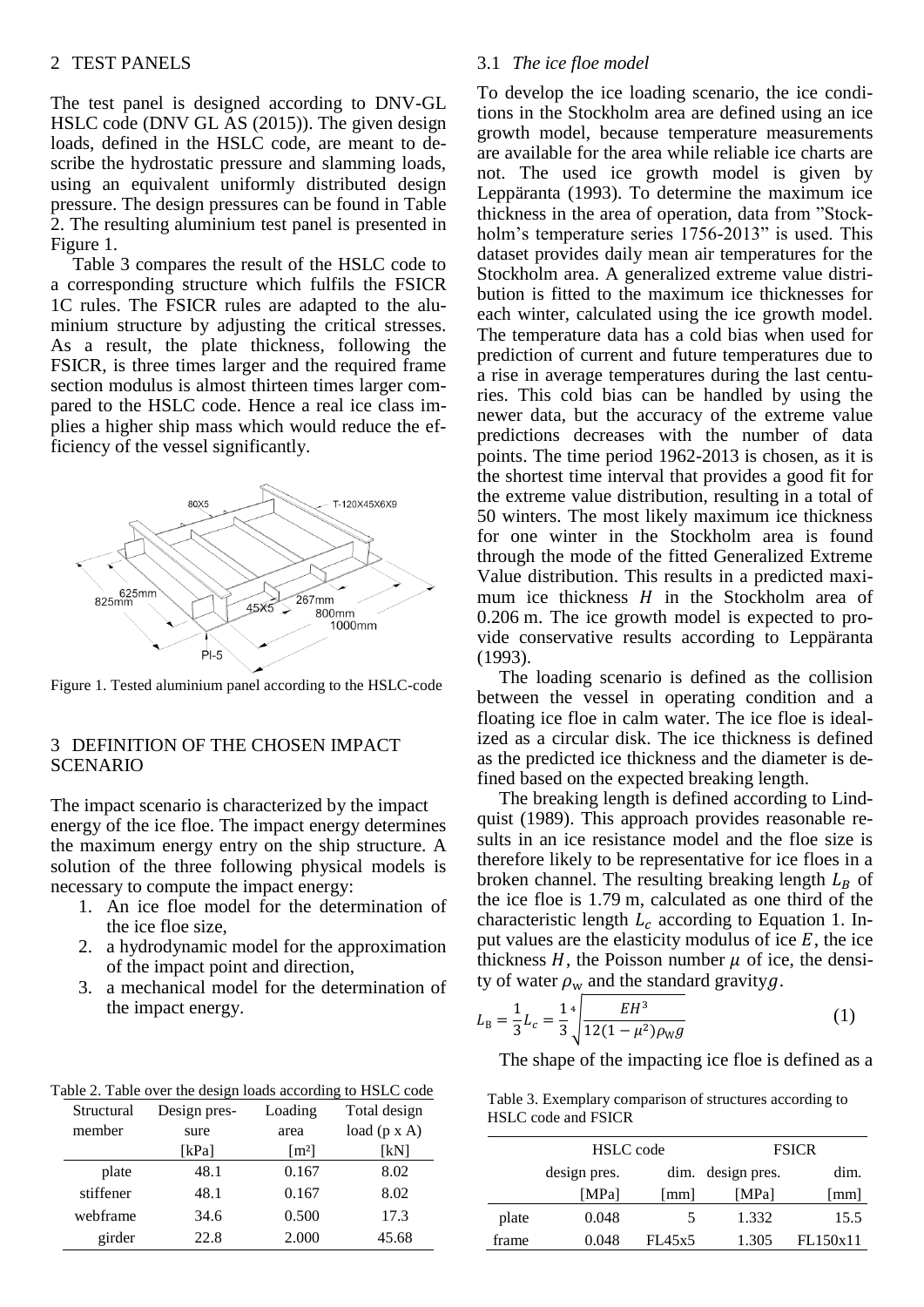circular disk with height 0.206 m and diameter 1.79 m according to the breaking length.

## 3.2 *Approximation of the impact point*

An impact model is created by calculating the floating condition of the vessel, the floating equilibrium of the ice floe, and thereby defining the impact velocity, location, and angle. The planning condition of the vessel in flat water is calculated using Savitsky's method (Savitsky (1964); Savitsky & Brown (1976)) and the floating condition of the ice floe is defined by the hydrostatic equilibrium. The impact location is determined as the foremost point of the hull, at the height of the upper corner of the ice floe, see [Figure 2.](#page-2-0) The dead rise angle is not considered and the model thereby becomes two dimensional, as the keel line is used to define the impact location and the panel normal. This simplification is conservative since the inclusion of the dead rise angle will increase the angle between the direction of travel and the panel normal.

The impact velocity vector is determined from the vessel velocity, normal to the impacted panel, at the impact location.

## 3.3 *Impact modelling*

Popov *et al.* (1967) describes the impact of a ship and an ice floe as a 3D event, which can be reduced to an equivalent 1D problem. Based on the Popov approach Daley & Liu (2010) shows a formulation for computing the impact energy  $IE$ . The impact energy depends on the effective mass of the ice floe  $M_{\rm E,ice}$  and the ship  $M_{\rm E,ship}$  as well as the impact velocity  $V$ :

$$
IE = \frac{1}{2} \left( \frac{1}{M_{\rm E, ship}} + \frac{1}{M_{\rm E, ice}} \right)^{-1} V^2
$$
 (2)

The effective masses  $M_E$  are determined by solving the six equations of motion for each body of the rigid body collision.

$$
F_n = M_E \ddot{\zeta}_n \tag{3}
$$

The effective mass is computed by the following equation:

$$
M_{\rm E} = \left(\frac{l^2}{M_{\rm x}} + \frac{m^2}{M_{\rm y}} + \frac{n^2}{M_{\rm z}} + \frac{\lambda^2}{I_{\rm x}} + \frac{\mu^2}{I_{\rm y}} + \frac{\nu^2}{I_{\rm z}}\right)^{-1} \tag{4}
$$

 $l, m$  and  $n$  are direction cosines of the impact point and  $\lambda$ ,  $\mu$  and  $\nu$  are the level arms to the principle axis. The principle axes are fixed in the centre of gravity of each body. Hydrodynamic effects are considered by added masses for the masses  $M$  and mass moments  $I$ . For details compare Daley & Liu (2010).

The added mass of the high speed vessel is approximated by a solution of a wedge. The used solution can be found in Faltinsen (2005).



<span id="page-2-0"></span>Figure 2. Illustration of the impact scenario



<span id="page-2-1"></span>Figure 3. Impact energy results according to the impact model

The added mass of the ice floe in heave is modelled as a half-submerged circular disk according to Pedersen et al. (2010).

$$
M_{\rm zh} = \frac{1}{2}\rho_W \cdot 0.64\pi \frac{4}{3} \left(\frac{L_{\rm B}}{2}\right)^3 \tag{5}
$$

The added mass in surge is modelled as a long slender cylinder, by considering 2 dimensional flows around a cylindrical cross section over the submerged height of the ice floe *h* (Pedersen *et al.* (2010)). This assumption is considered conservative, as the added mass should decrease when taking three dimensional effects into account.

$$
M_{xh} = h\rho_W \pi \left(\frac{L_B}{2}\right)^2 \tag{6}
$$

The added inertia in pitch is modelled using strip theory. The pitch added inertia of a strip is modelled by the heave added mass of the strip and the heave acceleration due to the pitch acceleration of the strip. The result is an expression for the added moment of inertia, depending on the density of the water and the diameter of the ice floe.

$$
I_h = \frac{\rho_W \pi}{240} L_B \tag{7}
$$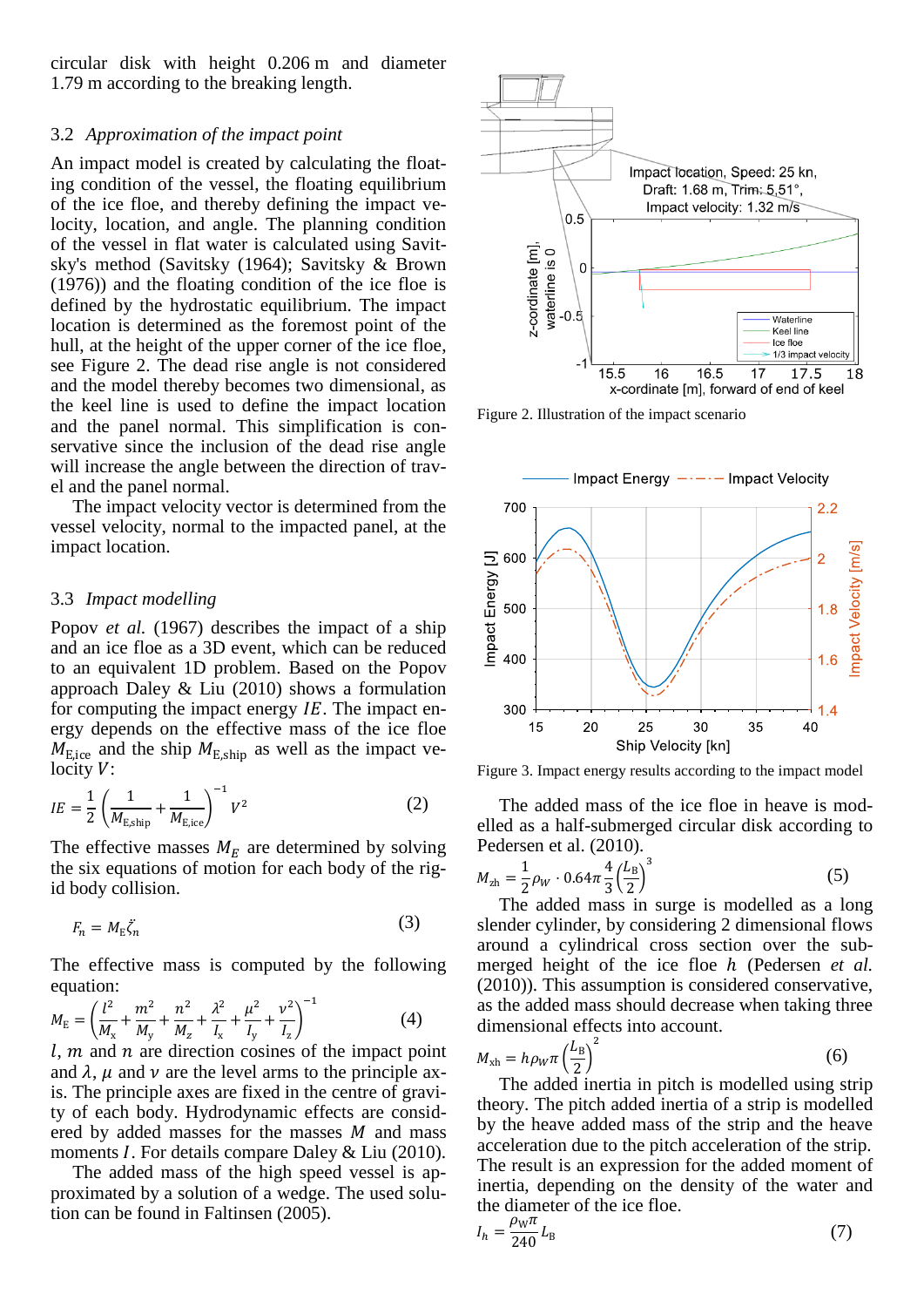[Figure 3](#page-2-1) shows the result of the impact model according to Equation 2 for the given scenario. The result mainly follows the change of the impact velocity, which is determined by the trim and the normal to the impacted panel. A decrease of the impact velocity bases on the change of the trim and the given form of the bow. The velocity dependence on the effective mass of the vessel is significant in a range of 40% to 80% of the ship mass but not relevant because of the huge difference between the effective mass of the ship and the ice floe. However is the effective mass of the ice floe, which is nearly velocity independent, important for the impact energy. The effective mass of the ice floe amounts to approximately 0.75% of the ship mass. At a ship speed of 18 kn the impact energy raises the peak value of 660 J.

## 4 PRESENTATION OF TESTS

The realized tests are a series of drop tests based on the presented impact scenario. All drop tests are performed at TUHH in the mechanical laboratory of the Institute for Ship Structural Design and Analysis. The drop tests are carried out using full scale hull panels and a drop weight on rails. To approximate the real life impact between an ice floe and a high speed craft, the hammer is equipped with an ice cylinder. Impact mass and impact velocity are determined, using the calculated impact energies from the impact model. The test program contains three test series against a rigid structure and two series against the aluminium test panels.

#### 4.1 *Test setup*

The equipment in the laboratory, used in this test series, includes a drop tower, a cold room, a band saw, and a coning machine. The drop tower is sketched in [Figure 4.](#page-3-0)

The testing is carried out by placing the test panel on a set of load cells under a drop weight. The drop weight is running on a set of vertical rails to increase repeatability. The drop height determines impact velocity. The impact mass is adjustable from 220 kg to 600 kg, using steel ballast.

Ice specimens are frozen into a mount, which is bolted onto the drop weight. A release hook for a life raft is used to release the drop weight. Height stops, consisting of two wooden beams and mounted on stiff rubber blocks, are installed to protect the test rig. The height stops also ensure that the test panels will be impacted by the ice specimen only, and not by the drop weight, in case the ice specimen is completely crushed.

The following measurement equipment is used during testing. Each value is recorded with a sampling frequency of 1 kHz:



<span id="page-3-0"></span>Figure 4. Illustration of the experimental setup

- A load cell in the crane for accurate measurement of the impact mass
- An accelerometer and a draw-wire displacement sensor for measurement of accelerations and velocities
- Four load cells under the plate panel for measurement of the total impact load
- A displacement sensor under the panel for measuring the dynamic deformation at the centre of the plate panel
- Pressure mapping foil sensors for measuring the pressure distribution during testing
- Strain gauges on one of the aluminium panels for measuring stresses and structural response

The pressure mapping foil is part of the TekScan system. TekScan is a grid based piezo resistive tactile pressure measurement foil (Paikowsky & Hajduk (1997)). Four 5101 load sensors, with a nominal pressure of 3000 PSI, are used to measure the total load. The sensors are covered on both sides with KAPTON® HN500 foil. The edges of the foil are glued together by tape. The foil protects the sensor against mechanical loads like cuts and shear stresses, water as well as minimizes noise in the measurements. The test frequency for the TekScan measurement is 730 Hz which is the maximum test frequency of this sensor.

#### 4.2 *Ice Specimens*

Ice specimens are cylindrical with a diameter of 203.4 mm and a conically shaped tip. The angle of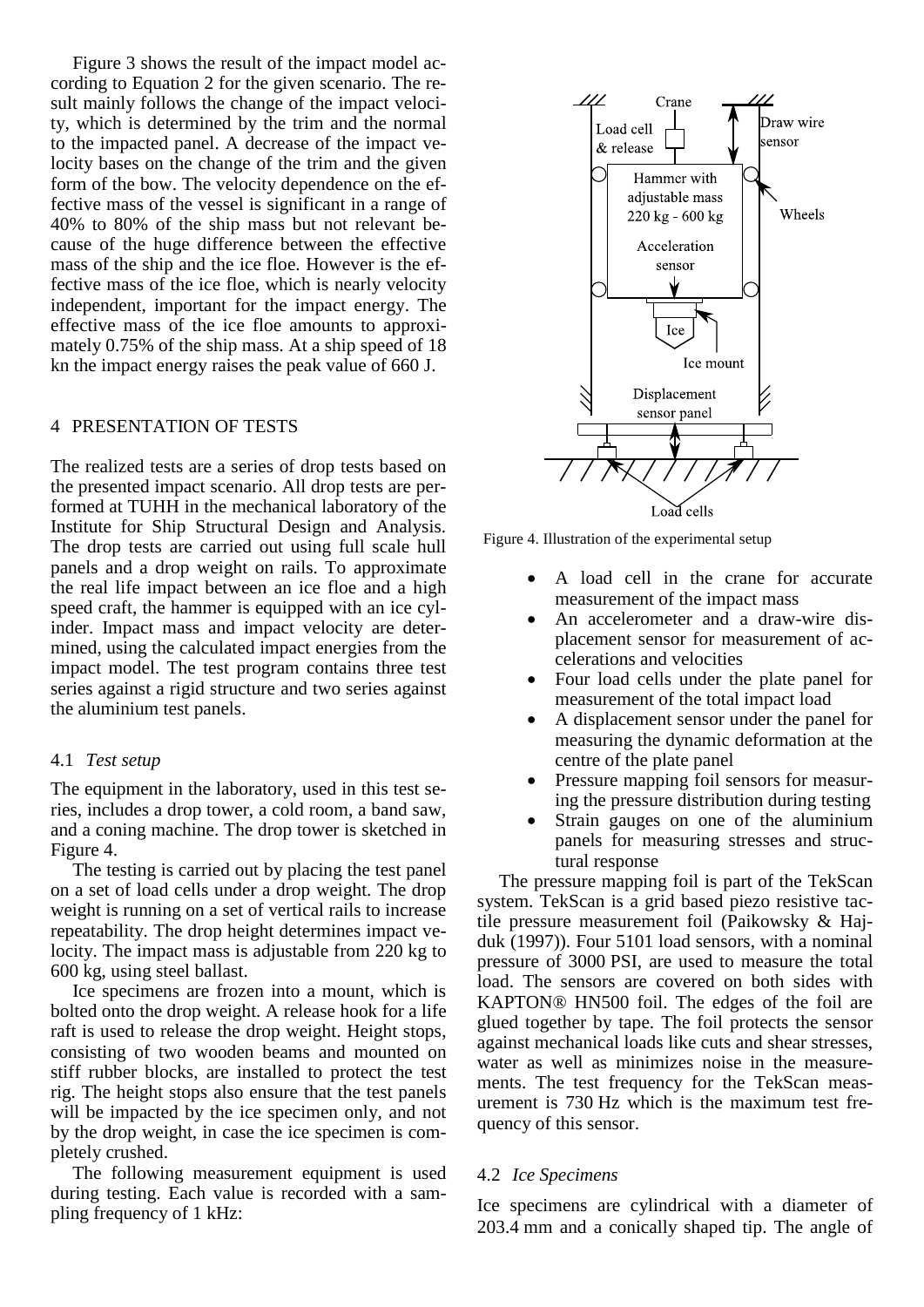

Figure 5. Ice specimen preparation

<span id="page-4-0"></span>the cone is 30°. The total length of the specimen is 350 mm. The ice specimens are frozen using commercially available crushed ice and distilled water. The added water is cooled down to 5°C before use to prevent excessive melting of the crushed ice.

The ice specimens are frozen in PVC-U pipes at -25°C in the cold room. To avoid cracks in the ice specimens they are frozen from the bottom up. This is done by adding a thin metal plate to the bottom, creating a direct connection between the metal plate and the metal floor in the cold room. This provides an excellent heat flux while the top of the specimens are covered with insulating material.

After freezing, the mould is removed under ambient conditions in the laboratory. Immediately after removal, the ice specimens are stored in the cold room. Each specimen is frozen to the mount, coned, and moved back into the cold room before testing. This process ensures consistency in the shape and material properties of the specimens. The coning is conducted by using a make-shift coning machine. The ice fitting with the ice specimen is bolted onto a turntable and a blade is used to shape the rotating ice specimen. The process is similar to a milling operation. The cone shaping process takes around 2 minutes at 300 rpm. The coning process can be seen in [Figure 5.](#page-4-0)

<span id="page-4-1"></span>

| Table 4. Test series |  |  |
|----------------------|--|--|
|----------------------|--|--|

| Test series/ | PM, AM |        | PV, AV |        |
|--------------|--------|--------|--------|--------|
| Test number  | Mass   | Vel.   | Mass   | Vel.   |
|              | [kg]   | [m/s]  | [kg]   | [m/s]  |
|              | $224*$ | $1.5*$ | $224*$ | $1.5*$ |
|              | 300    | 1.5    | 224    | 1.77   |
| 2            | 400    | 1.5    | 224    | 2.05   |
| 3            | 500    | 1.5    | 224    | 2.29   |
| Δ            | 600    | 1.5    | 224    | 2.51   |

\*Used for the repeatability test series, PR

# 4.3 *Test program*

The influence of increasing mass, velocity, impact energy, and the ice-structure interaction is investigated through a test program with a total of 22 drop tests. In order to evaluate the loads and the repeatability of the tests, a series of pre-tests are conducted using a rigid plate. The initial test series is composed of three pertest series: PR (Repeatability tests), PM (Increasing mass) and PV (Increasing velocity). Two test series are conducted using aluminium test panels: AM (Increasing mass) and AV (Increasing velocity). The energy level is determined by the presented impact model. During each test series the kinetic energy at impact increases. The last test (number 4) reaches 675 J. The used impact mass varies in steps of 100 kg which is constrained by the available steel ballast. The kinetic energies at impact of the mass and velocity test series are comparable. The resulting masses and velocities are presented in [Table 4.](#page-4-1)

# 5 TEST RESULTS

Test results include general observations on the behaviour of the system, along with measurements of forces, energies and deformations, and reflection upon the effect of the results on the high speed craft scenario.



<span id="page-4-2"></span>Figure 6. Test results of test AM2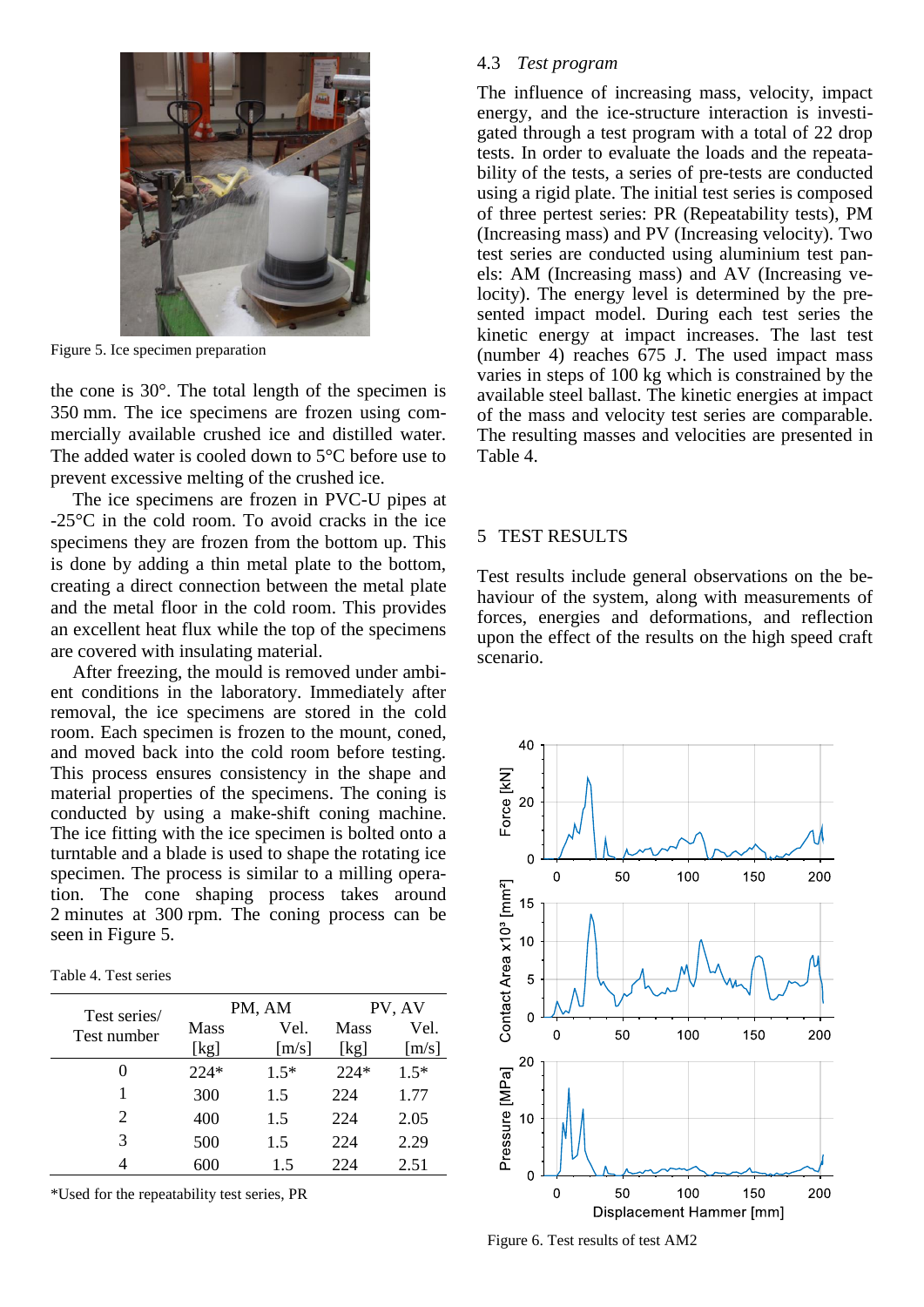The impact force is measured by the load cells under the impacted panel. The kinetic energy at impact  $E_{lmn}$ is determined by the drop mass and the velocity, measured by the draw-wire sensor at first contact between ice and aluminium panel.

$$
E_{\rm Imp} = \frac{1}{2} m V^2 \tag{8}
$$

At first contact, the tip of the ice behaves in a ductile manner and builds up pressure until crushing and cracking of the ice specimen is initiated. The peak load seems to occur just before initiation of large cracks in the ice specimen. Afterwards, the force drops dramatically and a fluctuating load is caused by spalling. This behaviour can be seen in [Figure 6,](#page-4-2) where the area is taken from TekScan measurement. The presented pressure is the average contact pressure.

For the pre-test series with a rigid plate the peak loads occurs in a range from 13 mm to 20 mm displacement, after first contact. This value changes between 22 mm and 35 mm for the flexible structures, due to the elastic and plastic deformation of the pan-

$$
E_{\text{Col}} = \int F \, ds \tag{9}
$$

el. The two initial tests on the aluminium plate panels, AM0 and AV0, show a different behaviour than all of the other tests. The ice specimens are bouncing on the panel and no big spalls break off the specimens. A maximum contact pressure of 25 MPa is calculated for test AV0. This phenomenon is attributed to the flexibility of the aluminium panels and can be seen in [Figure 7.](#page-5-0)

The maximum forces of all tests are shown in [Figure 8.](#page-5-1) The tests are plotted against the kinetic energy at impact. The maximum forces are only evaluated in the first 150 mm displacement after first contact. This is done to prevent the mount having an effect on the results, as it could increase the load from the ice due to the ice being confined (change in boundary conditions). The maximum forces for the tests are between 12.94 kN and 34.96 kN. The max-

imum force for most tests with a kinetic energy of 352 J is between 20 kN and 25 kN. Only one outlier with a maximum force of 32.66 kN is observed. The behaviour indicates a sufficient reproducibility for all test series.

There is no clear trend between the maximum forces and the kinetic energy at impact. For the test series against a rigid plate (PM and PV), the maximum force decreases slightly with increasing kinetic energy, but this trend is not seen in the test against the aluminium panels (AM and AV). The variation of the maximum force of the test series AM and AV is significantly higher than for tests against a rigid plate. It is concluded that the stiffness of the impacted structure has a significant influence on the magnitude of the load, but no clear trends in the influence of velocity and mass are found.

In [Figure 9](#page-5-2) is the collision energy as a function of kinetic energy at impact presented. The collision energy  $E_{\text{col}}$  is calculated by the force from the load cells under the panel, integrated over the displacement, measured by the draw wire sensor during the impact. The collision energy is higher than the kinetic energy because of the potential energy left in



<span id="page-5-1"></span>Figure 8. Maximum forces of all tests until 150 mm displacement



<span id="page-5-0"></span>Figure 7. Compression of tests PR0 (left) and AV0 (right)



<span id="page-5-2"></span>Figure 9. Collision Energy of all tests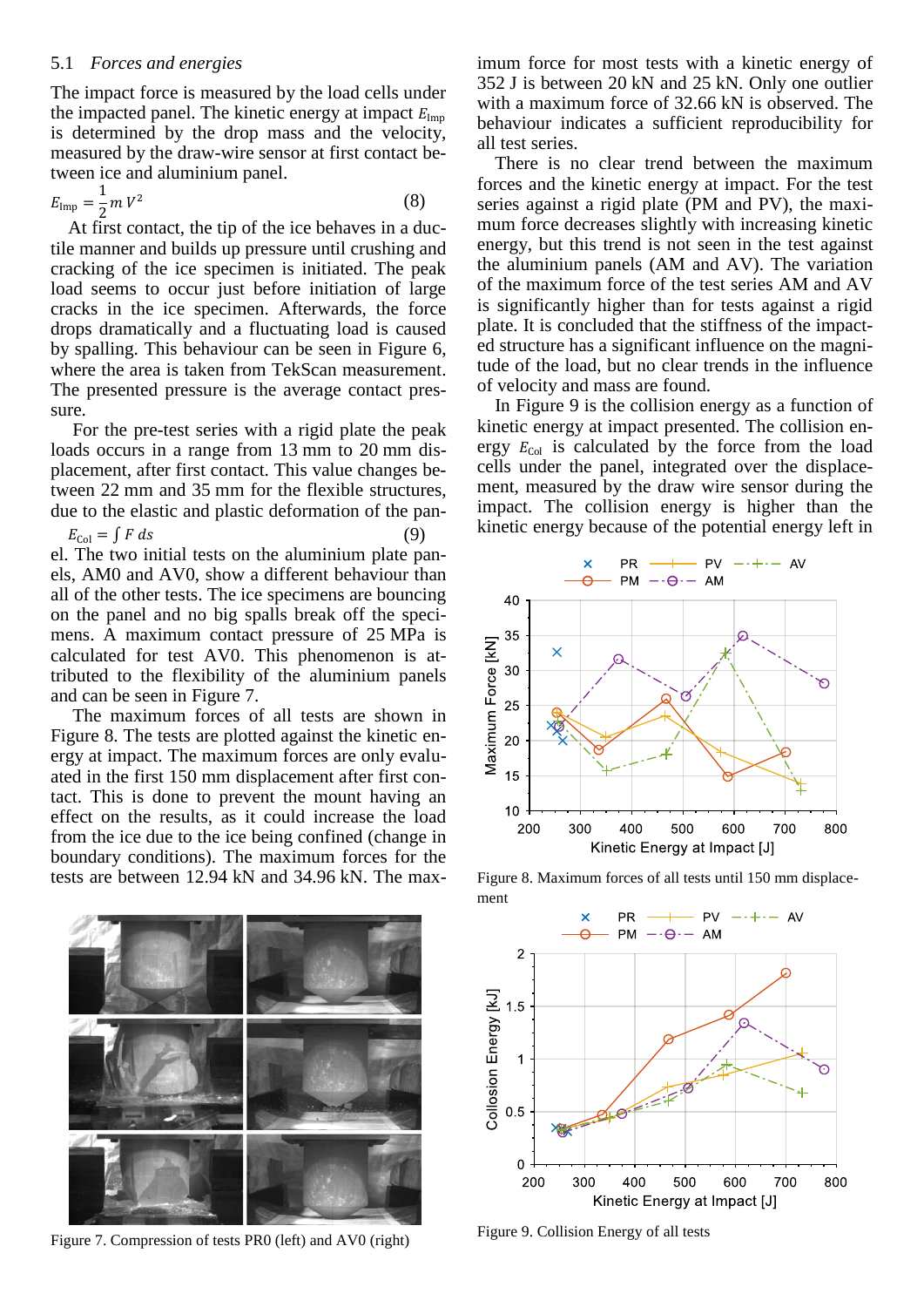the crushing length after the first contact.

The collision energy is generally increasing with the kinetic energy in the impact. All test series achieve higher collision energies than 660 J, which is the maximum impact energy of the impact model for the given scenario.

# 5.2 *Measured deformations*

Deformations are measured with a laser measurement system along each of the smaller stiffeners (position a and c) and parallel to the stiffeners at the centre-line of the plate panel (position b). [Figure 10](#page-6-0) shows the deformation of the panel before the tests (AMb) and after each test (AM0-AM4). The missing data points in [Figure 10](#page-6-0) a) and c) at  $x \approx -300$  mm and x≈300 mm are caused by installed strain gauges making the laser displacement measurements invalid.

After the first impact (AM0), the panel is indented by 7 mm at the centre and approximately 1 mm at the middle of the stiffeners. The deformation behaviour can be described as rather local.

In the following tests, the deformation shifts from a primarily local to a primarily global behaviour. This is illustrated using the displacement increase at the middle of the stiffeners and the displacement increase at the plate centre as a reference.

The second test causes a deformation increase of around 3 mm at plate centre and 1.7 mm at the stiff-



<span id="page-6-0"></span>Figure 10. Deformation states of test series AM at positions a), b) and  $c$ )

<span id="page-6-1"></span>Table 5. Load comparison

| Structural | Total de- | Maximum Maximum    |              |
|------------|-----------|--------------------|--------------|
| member     | sign load | test load-         | test loading |
|            |           | ing AV             | ΑM           |
| Plate      | 8.02 kN   | 32.55 kN           | 34.94 kN     |
| Stiffener  | 8.02 kN   | $16.27 \text{ kN}$ | 17.47 kN     |
| Webframe   | 17.31 kN  | 16.27 kN           | 17.47 kN     |
| Girder     | 45.68 kN  | 16.27 kN           | 17.47 kN     |

eners. This represents a ratio of 1.76 in contrast to 7 from the first test. There is no additional deformation observable in the third test, which can be explained by the slightly lower maximum load (see [Figure 8\)](#page-5-1). A slight additional deformation increase, approximately 1 mm, is seen after test four, with an absolute deformation of 12.3 mm at the plate centre and 4 mm at the middle of the stiffeners. The ratio for the displacement increase is 1. The maximum load of the final impact is significantly lower, for which reason no further deformations are observed. The maximum deformation after all tests is 12.3 mm in the centre of the panel.

## 5.3 *Damage levels and consequences for the vessel*

The design loads for the plate panel according to HSLC code is a uniformly distributed design pressure, while the applied load is highly localized. The presented loads in [Table](#page-6-1) **5** are therefore not directly comparable, but the total load can be compared. The total design load for each structural member is calculated as the uniformly distributed pressure times the design area for the structural member. The maximum test loading for the plate field is defined as the measured maximum load during testing. There is one stiffener on each side of the loaded area. Therefore the total load for one stiffener is taken as half of the measured maximum load.

No measurable deformations were observed on the webframes and the girders, where the load is in the order of or smaller than the total design load. Taking safety factors into account there is a small deformation of the stiffeners which corresponds well to the maximum load being roughly twice the total design load. There is a significant, but not critical, deformation of 13 mm at the centre of the plate field, which corresponds well to the maximum load being more than four times higher than the total design load.

The structural integrity of the aluminium test panel is intact after testing. The damage is limited to local deformations in smaller structural members and plating. Dents up to three times plate thickness are acceptable for operation by a common maritime practice. Thus a 13 mm deep dent is noncritical for a 5 mm thick plate. This shows that a HSLC vessel, which is not designed for ice impact, seems to be able to tolerate an individual accidental impact with